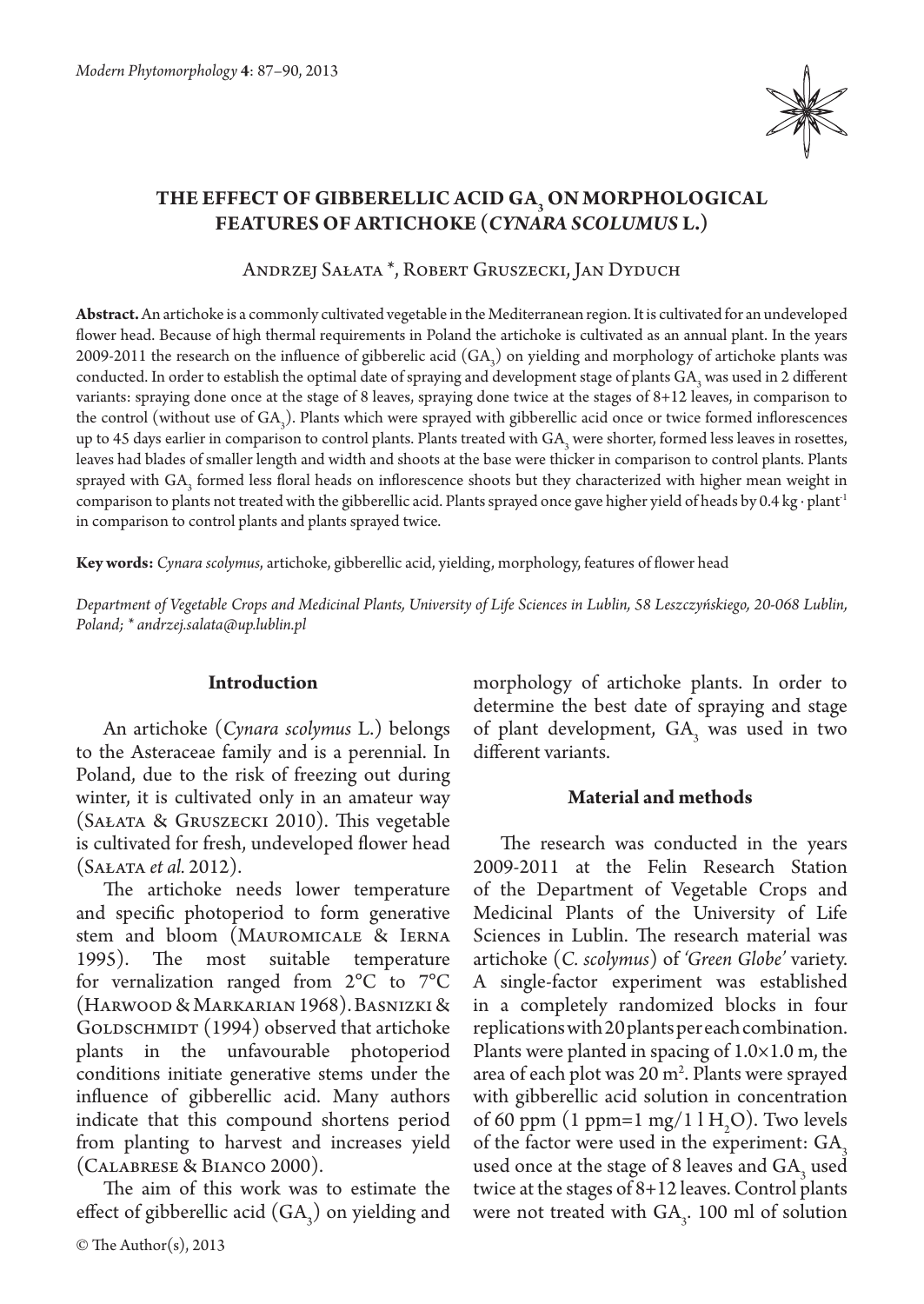per plant was used at the stage of 8 leaves and 300 ml of solution per plant was used at the stages of 8+12 leaves.

Plants were cultivated from transplants produced in a greenhouse. In the years of research transplants were planted to the ground in the first decade of May. During artichoke vegetation dates of arising of new generative stems were noted. The assumed moment of inflorescence shoots development beginning was when at least three plants per object formed them in leaf rosettes.

Measurements of such features as: main shoot height together with bud, number of leaves per plant, length and width of all leaves and stem base diameter were done before harvest of buds. Harvesting of artichoke floral heads was done successively as they developed. The evaluation of yield of heads was done as well. Directly after harvesting the diameter and height of head and its unit weight were established.

The obtained results were analyzed statistically with the analysis of variance using SAS 9.1 software and applying Tuckey's confidence half-intervals at the 0.05 level of significance.

## **Results and discussion**

In the years 2009-2011 differences in the date of inflorescence shoots formed on artichoke plants were observed (Tab. 1). Plants formed inflorescence shoots the earliest (in June) if they had been treated with  $GA_{3}$ . Plants sprayed with gibberellic acid once or twice formed inflorescences up to 45 days earlier in comparison to control plants. Earlier initiation of generative shoots after using of  $GA_3$  was also observed by other authors (Rangarajan *et al.*  2000; Garcia *et al.* 2004).

Studies on morphological structure changes of artichoke shoots were conducted during full generative development stage. Significant differences were observed in case of main shoot height (Tab. 2). When gibberellic acid was used twice plants were on average shorter by 56% in comparison to control once. Plants sprayed with  $GA_3$  formed less leaves in rosettes, had shorter and narrower leaf blades and thicker

shoots at the base in comparison to control plants. There were less floral heads, but of bigger mean weight on inflorescence shoots of plants sprayed with  $GA_3$  in comparison to plants not sprayed (Tab. 3). Larger yield of heads by 0.4 kg ⋅ plant<sup>-1</sup> was obtained from plants sprayed once in comparison to plants sprayed twice or not treated with gibberellic acid.

Use of gibberellic acid  $(GA_3)$  in cultivation of artichoke sown directly into the ground in warm climate conditions allowed to get yield in the same year (López *et al.* 2007), and to obtain earlier harvest of buds by 20 days (Miguel *et al.* 2004). Firpo *et al.* (2005) noted that use of gibberellin in cultivation of *'Violet de Provence'* plants increased early yield of artichoke buds by 115%. The advantageous influence of gibberellin  $(GA_3)$  on equality of artichoke buds and their even maturing on plants was observed (Halter *et al.* 2005).

Character and effectiveness of gibberellins changes depend on artichoke variety, phenophase, concentration used as well as climate conditions during and after use (Mauromicale & Ierna 2000; Garcia *et al.* 2004). Stimulative influence of gibberellins in concentration of 20-30 ppm on plants was observed in research of Paradiso *et al.* (2007). High concentration of gibberellic acid stimulated flowering of late flowering varieties, and low concentration stimulated flowering of early flowering varieties (Baixauli *et al.* 2007). In the research conducted in Turkey the influence of gibberellic acid used in concentration of 25 ppm on earlier yielding of *'Sakiz'* variety was not observed (Ercan *et al.* 2007). In the conducted experiment gibberellic acid  $(GA_3)$ used in a form of spray on plants in a stage of 8 leaves and in stages of 8+12 leaves influenced yielding and growth habit of artichoke plants.

## **Conclusions**

1. A course of growth and development of artichoke plants in climate conditions of Poland did not differ significantly from the ones typical for the species cultivated in traditional regions of cultivation.

2. Used doses of gibberellic acid  $(GA_3)$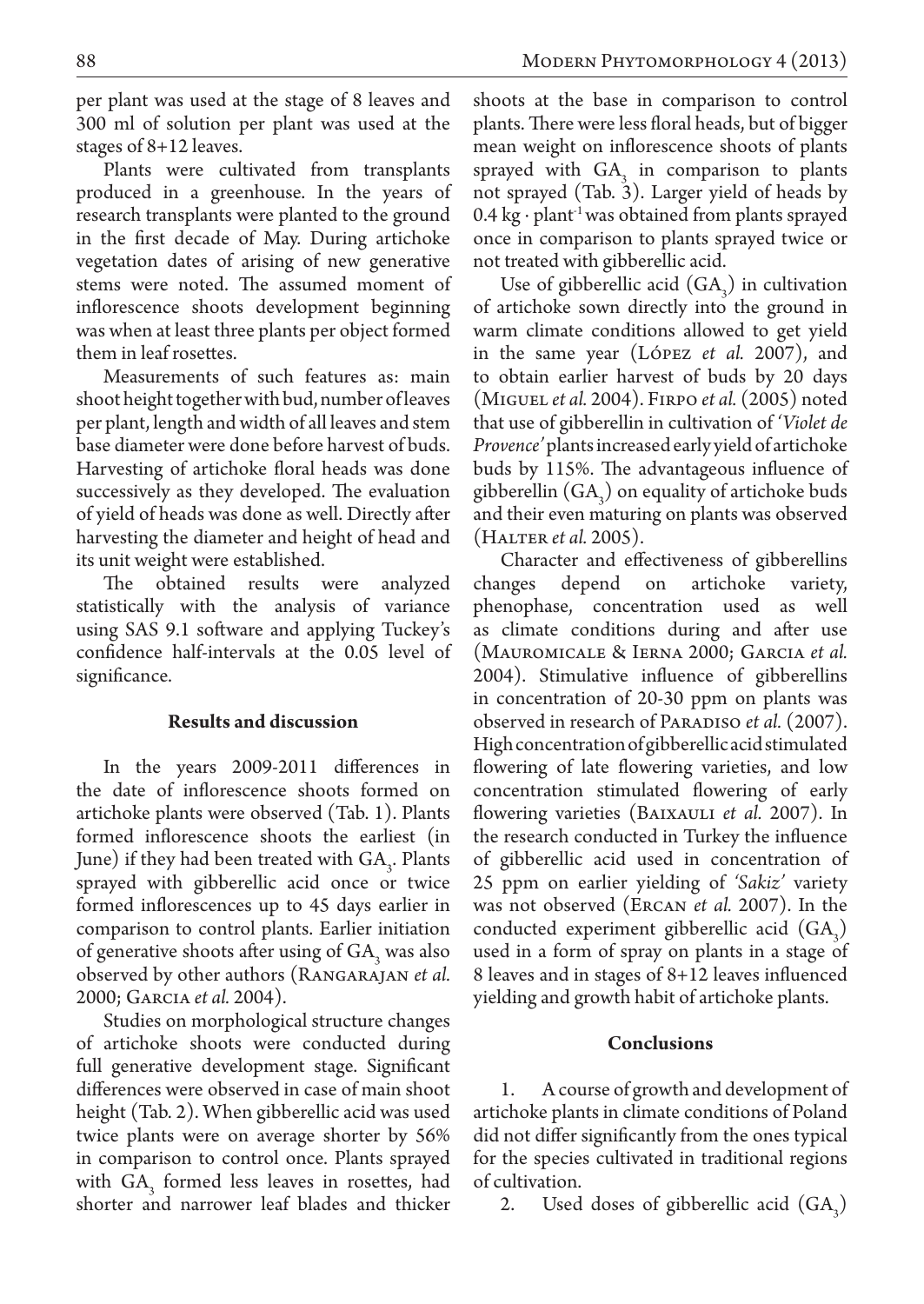| Level of factor   | 2009                       | 2010                    | 2011                 |
|-------------------|----------------------------|-------------------------|----------------------|
| GA, x1            | $11.06 - 27.06(34 - 50)^*$ | 17.06-30.06 (40-54)     | 27.06-11.07 (50-66)  |
| $GA$ <sub>2</sub> | 14.06-28.06 (37-51)        | 20.06-29.06 (45-53)     | 22.06-30.06 (45-53)  |
| Control           | $7.07 - 15.07(74 - 82)$    | $5.07 - 18.07(72 - 85)$ | 15.07-29.07 (84-102) |

**Table 1.** Period of inflorescence shoots formation on artichoke plants depending on  $GA_{3}$  use.

\* number of days from planting.

 ${\bf Table~2.}$  The mean number of leaves and some morphological features of the artichoke plants depending on  ${\rm GA}_{_3}$  use.

| Level of factor   | Main shoots<br>height, cm | Number of leaves<br>per plant | Leaf length, cm   | Leaf width, cm    | Shoot diameter at<br>the bottom, cm |
|-------------------|---------------------------|-------------------------------|-------------------|-------------------|-------------------------------------|
| $GA_{2} \times 1$ | 56.1b                     | 18.5b                         | 62.3 <sub>b</sub> | 40.0 <sub>b</sub> | 3.7 <sub>b</sub>                    |
| $GA$ , $\times 2$ | 36.0c                     | 15.0c                         | 59.0c             | 33.0c             | 4.2a                                |
| Control           | 64.6a                     | 19.5a                         | 80.3a             | 57.0a             | 3.5 <sub>b</sub>                    |
| $p=0.05$          | 3.04                      | 0.33                          | 1.44              | 2.06              | 0.30                                |

\* mean in the columns followed by the same letters do not differ significantly at  $\alpha$  = 0.05.

**Table 3.** The influence of  $GA_3$  on yielding and morphological features of the artichoke head.

| Level of factor        | Yield of head per<br>plant, kg | Number of head<br>per plant | Mean weight of<br>head, g | Height of head,<br>cm | Diameter of<br>head, cm |
|------------------------|--------------------------------|-----------------------------|---------------------------|-----------------------|-------------------------|
| $GA_{\gamma} \times 1$ | 2.12a                          | 7.9 <sub>b</sub>            | 268.5a                    | 5.7ab                 | 5.4a                    |
| $GA$ , $\times 2$      | 1.68b                          | 6.6 <sub>b</sub>            | 255.2a                    | 6.0a                  | 5.6a                    |
| Control                | 1.74b                          | 11.6a                       | 145.5b                    | 5.5 <sub>b</sub>      | 5.6a                    |
| $p=0.05$               | 0.26                           | 2.1                         | 15.51                     | 0.46                  | 0.26                    |

\* mean in the columns followed by the same letters do not differ significantly at  $\alpha$  = 0.05.

influenced a shape of artichoke plants: height of plants, number and size of leaves.

3. A significant effect of gibberellic acid  $(GA_3)$  on number of floral heads formed per plant was observed.

4. Gibberellic acid  $(GA_3)$  used in a form of spray once, in stage of 8 leaves, significantly increased yield of floral heads.

## **References**

- **Baixauli C., Giner A., Miquel A., López S., San**  BAUTISTA A., MAROTO J.V. 2007. Interaction between cultivar and gibberellic acid concentration in seed propagated artichoke. *Acta Hort.* **630**: 165–170.
- BASNIZKI Y., GOLDSCHMIDT E.E. 1994. Further examination of gibberellin  $GA_3$  effects on flowering of globe artichokes (*Cynara scolymus* L.) under controlled environment and field condition. *Isr. J. Plant Sci.* **42**: 159–166.
- **Calabrese N., Bianco V.V. 2000.** Effect of gibberellic acid on yield and quality of seed grown artichoke (*Cynara cardunculus* L. var. *scolymus* (L.) Fiori). *Acta Hort.* **514**: 25–32.
- **Ercan N., Temirkaynak M., Ayar Sensoy F. 2007.**  Comparative efficiency of some treatments on earliness and yield of globe artichoke. *Acta Hort.* **630**: 177–179.
- **Firpo I.T., García S.M., Cointry E.L., López**  ANIDO F.S., CRAVERO V.P. 2005. Evaluation of the performance of different cultivars in offseason production. *Acta Hort.* **681**: 89–93.
- **García S.M., Cointry E.L., Firpo I.T., López Anido F. S., Cravero V.P., Asprelli P. 2004.**  Vernalization of seed-grown artichoke. *Acta Hort.* **660**: 443–445.
- HALTER L., HABEGGER R., SCHNITZLER W.H. **2005.** Gibberellic acid on artichoke (*Cynara scolymus* L.) cultivated in Germany to promote earliness and to increase productivity. *Acta Hort.*  **681**: 75–81.